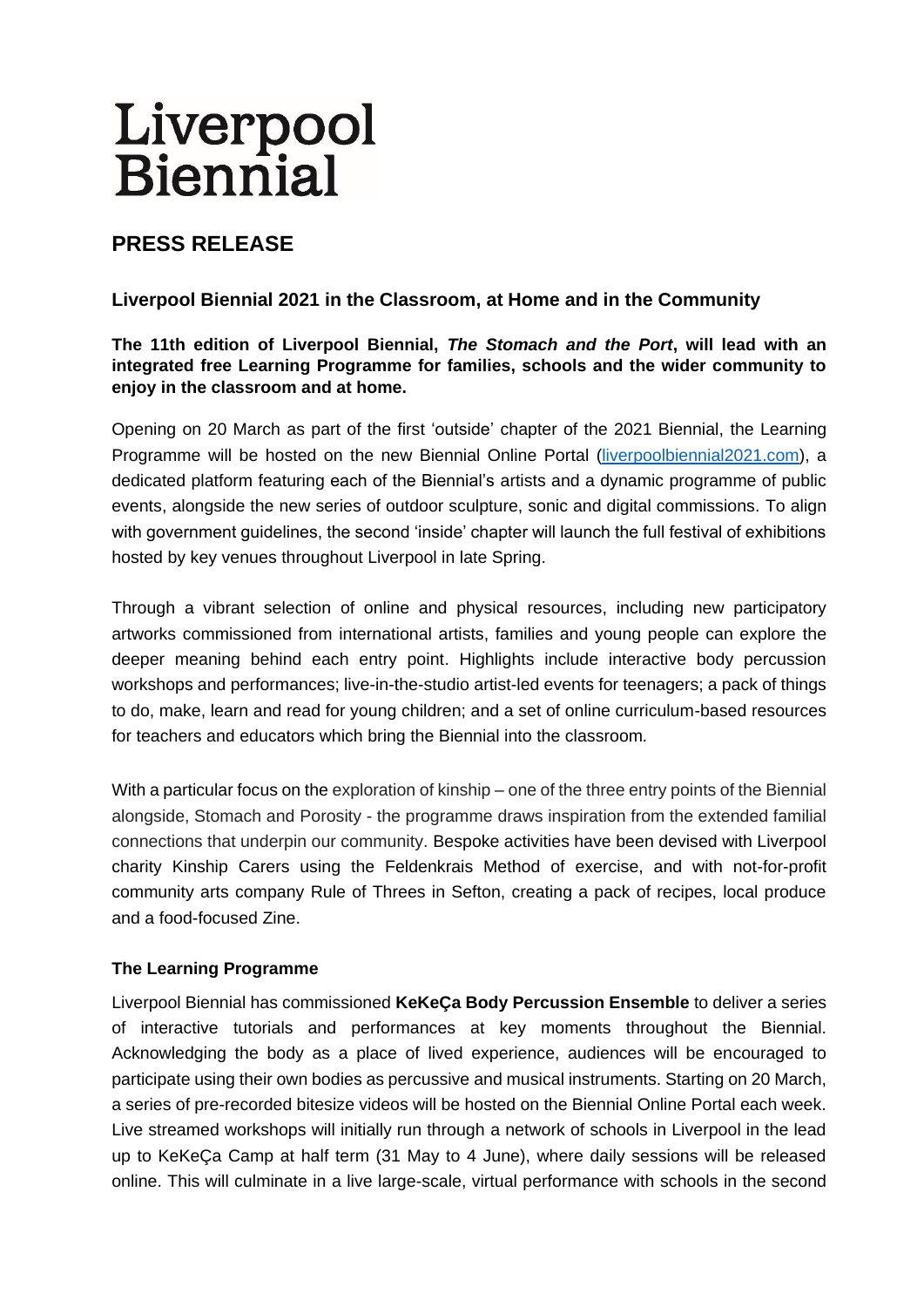half of the summer term. As the Biennial moves towards its final chapter, KeKeÇa will open up their workshops to everyone, empowering intergenerational participants to connect and collaborate.

For up-and-coming young creatives, students aged 14 to 19 will have a unique opportunity to go live-in-the-studio with Liverpool Biennial's artists, including Teresa Solar (24 March) and Erick Beltrán (21 April), amongst others. Each **artist-led digital workshop** will provide an intimate setting to get creative and ask questions about the Biennial's artists' individual practices. In addition, 3 entry point-themed workshops will focus on the Stomach, Porosity and Kinship. These sessions will investigate the curatorial approach to *The Stomach and the Port*, working in collaboration with organisations that support local authority areas, as well as LGBT+, refugees and asylum-seeking communities.

Packed with things to do, make, learn and read, the illustrated **kinship activity pack** for families with primary age children, introduces the idea of kinship - how we are connected to each other, our community, nature and technology. From a wild plant word search to a weather report, to learning about skeletons through yoga, the pack will encourage young people to investigate their connections with the wider world, guiding them to become art critics, makers and storytellers through the activities they can do. The pack will be available to download.

A set of online **curriculum-based resources** for teachers and educators will bring the Biennial into the classroom. Featuring extensive lesson plans that use contemporary creative practices to support the delivery of the national curriculum, a new resource will be uploaded each week for subjects ranging from KS1 to KS4 to support the planning and delivery of teaching in school, at home or other educational settings. The cross-curriculum approach weaves the practices and works of the Biennial artists into teaching: subjects such as colonial forces and migration will supplement history and geography lessons, while the human relationship with nature on a cellular level can inform science lessons.

Working with Liverpool's Kinship Carers, a charity that supports kinship families in the city, artist Yael Davids will lead a private series of **weekly practices in the Feldenkrais Method exercise**. As a practice that invites us to slow down, notice and bring awareness to our bodies, these closed sessions provide care for those who give care to others. Each demonstration will follow the unfolding of *The Birds of America*, a 19th century book containing life-size illustrations of birds nearing extinction by American naturalist and painter John James Audubon housed in Liverpool's Central library. The groups will demonstrate patterns of movement in sequences inspired by the imagery of Audubon's birds, focusing on their anatomy and depicted positioning on the page. Referencing the diasporic nature of birds, David's work examines themes of community, locality and rootedness, alongside migration and diaspora. The events relate to her work *Wingspan of the Captive* (2021), that will go on display at the Central Library later in the Spring.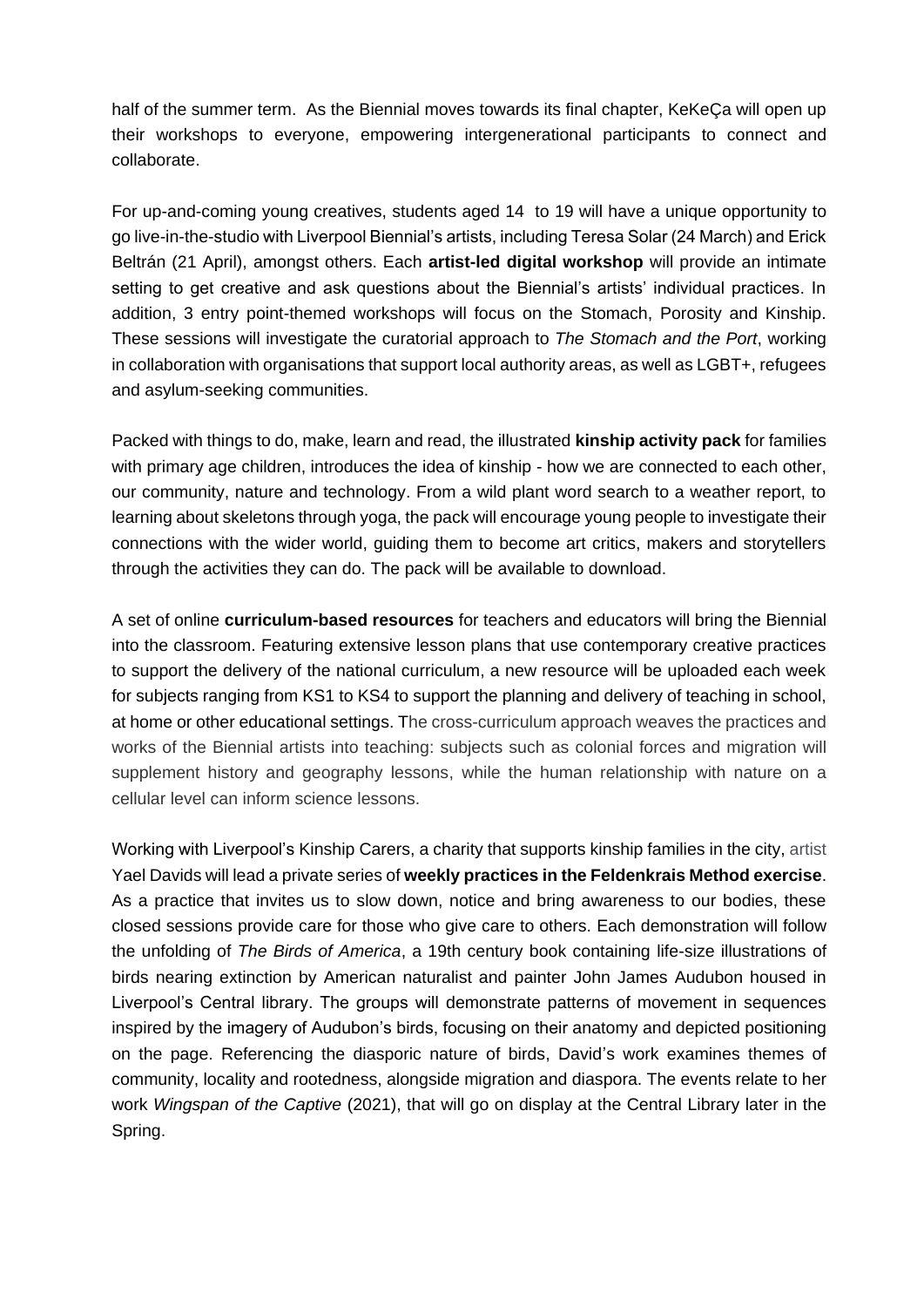Land artist Jorgge Menna Barreto will partner up with Rule of Threes to present the **Kinship Days project** *'Cultivating Common Ground'* in collaboration with the network of Merseyside based growers, producers and distributors of produce and plants. Interested in agroforestry, site-specificity, plant-based food and multispecies assemblages, Barreto considers our digestive system as a sculptural tool that has the ability to shape our environment. Originally intended as a picnic, the pandemic has led Barreto to adapt his project to create a pack filled with recipes, resources, local produce, and a Zine. Presenting a local portrait of food and agricultural practices from the grassroot organisations in the region, the Zine will map the places of growth, supply and support for communities around food, as well as including conversations with local farmers and artists, and much more. This shift in approach speaks to important issues around food, from the free school meal crisis to how we can all be producers in the world, as further referenced by Barreto's mural *Mauvais Alphabet* (2021) on the side of Bluecoat.

**Manuela Moscoso, Curator of Liverpool Biennial 2021, said:** "We are grateful to our artists and local partners for taking part in this exciting programme, which following the lockdown and with the blossoming of Spring aims to reawaken our senses and give audiences the feeling of being present, and part of something. From learning with the body through movement and exercise, to expanding the potential of our ideas and dreams, the artists from *The Stomach and the Port* have set out to create new connections, reinvigorating the importance of kinship in society. Education is at the heart of Liverpool Biennial, a part of everything we do. Free to take part in, the Learning Programme creates a bridge, distilling the Biennial's rich plethora of stories and information to be absorbed through individual experiences close to your community, at home or in school."

To receive weekly updates about the Learning Programme and for first access to booking an event, sign up to the **Family and Schools newsletter**. Alternatively, for more information and to make an online booking visit [liverpoolbiennial2021.com](https://liverpoolbiennial2021.com/) from 20 March onwards.

*The Stomach and the Port* **(20 March to 6 June)** is curated by Manuela Moscoso and will showcase the work of 50 leading, and emerging, artists and collectives from 30 countries around the world, including 47 new commissions. Exploring concepts of the body, Liverpool Biennial draws on non-Western thinking where the body is seen as fluid, being continuously shaped by, and actively shaping its environment. The port city of Liverpool, and its maritime history as a point of global contact and circulation, provides the perfect ecosystem for this Biennial to imagine different forms of being human and explore what bodies have the potential to be.

The artists' practices will be gathered under 3 entry points – Stomach, Porosity and Kinship – to present different ways of thinking about and linking the artworks across the Biennial. The stomach is the bodily organ through which we engage with and digest the world; porosity is the ability of the skin to absorb or allow things to pass through; and kinship revisits the bonds and relationships which connect us to our families, the community and beyond, to include the wider world of nature and technology.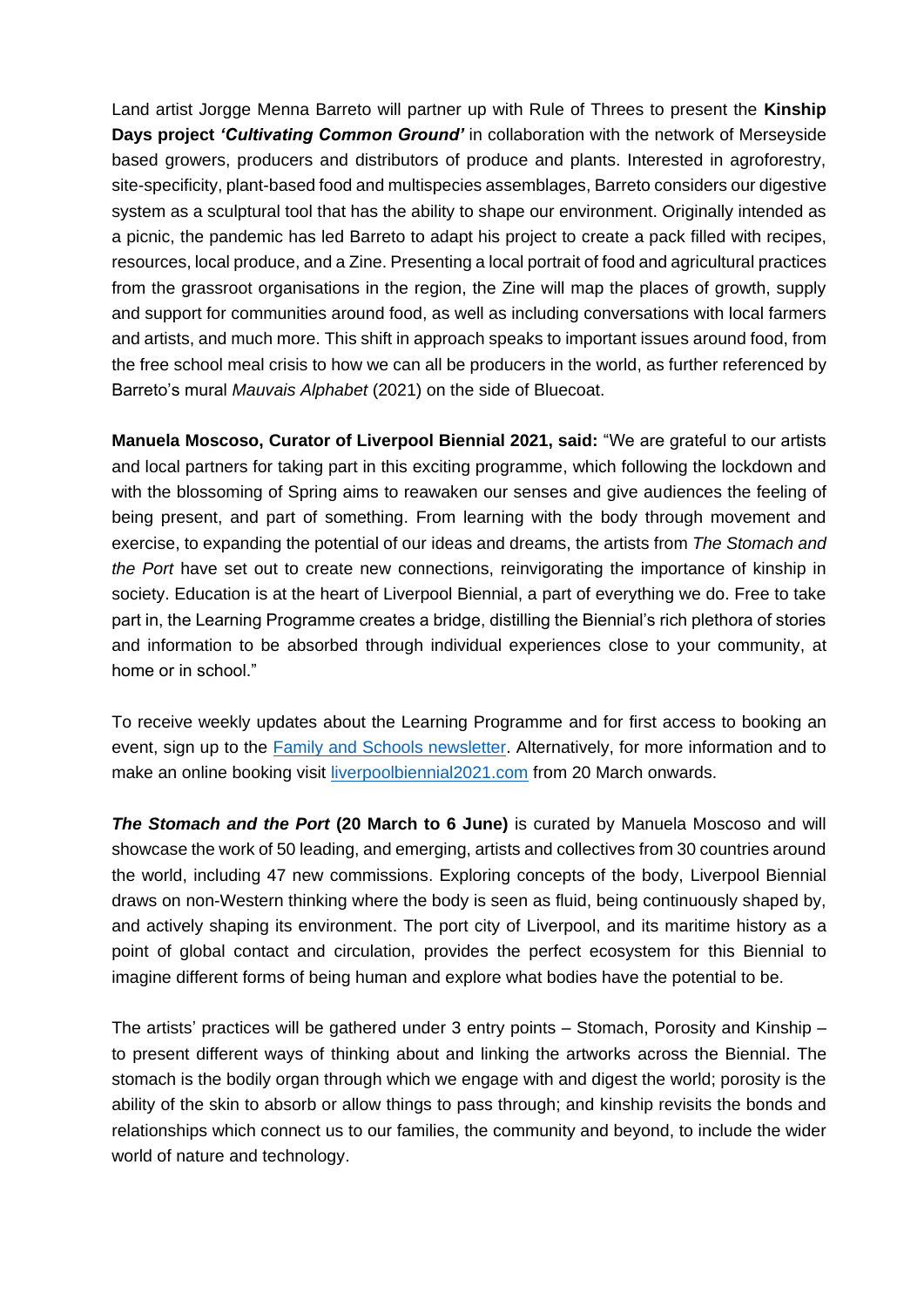#### **Ends**

Liverpool Biennial 2021: *The Stomach and the Port* takes place 20 March – 6 June 2021 [www.biennial.com](http://www.biennial.com/)

#### **Social Media**

Join the discussion online at: Facebook /liverpoolbiennial Instagram @liverpoolbiennial [Twitter](http://www.twitter.com/) @biennial **Press Enquiries**

For further press information or images contact:

Susie Gault, Press and PR Advisor, Liverpool Biennial, [susie@biennial.com](mailto:susie@biennial.com) Lucinda Riding, Scott & Co: [lucinda@scott-andco.com](mailto:lucinda@scott-andco.com) Catharine Braithwaite: [cat@we-r-lethal.com](mailto:cat@we-r-lethal.com)

#### **About Liverpool Biennial**

Liverpool Biennial is the oldest and largest festival of contemporary visual art in the UK. Since its inception in 1998, the Biennial has become renowned in the international contemporary art world, bringing together a wide array of international voices and artistic practices. Taking place every two years, Liverpool Biennial activates public institutions, historical sites and extraordinary locations across Liverpool, ensuring major commissions in the public realm. Pioneering an innovative approach underpinned by a year-round programme of research, education, residencies, projects and commissions, each biennial edition introduces renewed thinking and scale of production. Having commissioned over 340 new artworks and presented work by over 480 celebrated artists from around the world, the Biennial is built on a longstanding commitment to connecting international artist with local practitioners, communities and the general public. Liverpool Biennial is supported by Arts Council England, Liverpool City Council and founding supporter James Moores. A full list of supporters and partners for the 11th edition is located at the end of this press release. For more information visit: [www.biennial.com.](http://www.biennial.com/)

#### **About Arts Council England**

Arts Council England is the national development agency for creativity and culture. We have set out our strategic vision in Let's Create that by 2030 we want England to be a country in which the creativity of each of us is valued and given the chance to flourish and where everyone of us has access to a remarkable range of high-quality cultural experiences. We invest public money from Government and The National Lottery to help support the sector and to deliver this vision. For more information visit: [www.artscouncil.org.uk.](http://www.artscouncil.org.uk/)

Following the Covid-19 crisis, the Arts Council developed a £160 million Emergency Response Package, with nearly 90% coming from the National Lottery, for organisations and individuals needing support. We are also one of the bodies administering the Government's unprecedented £1.57 billion Culture Recovery Funds. Find out more at [www.artscouncil.org.uk/covid19.](http://www.artscouncil.org.uk/covid19)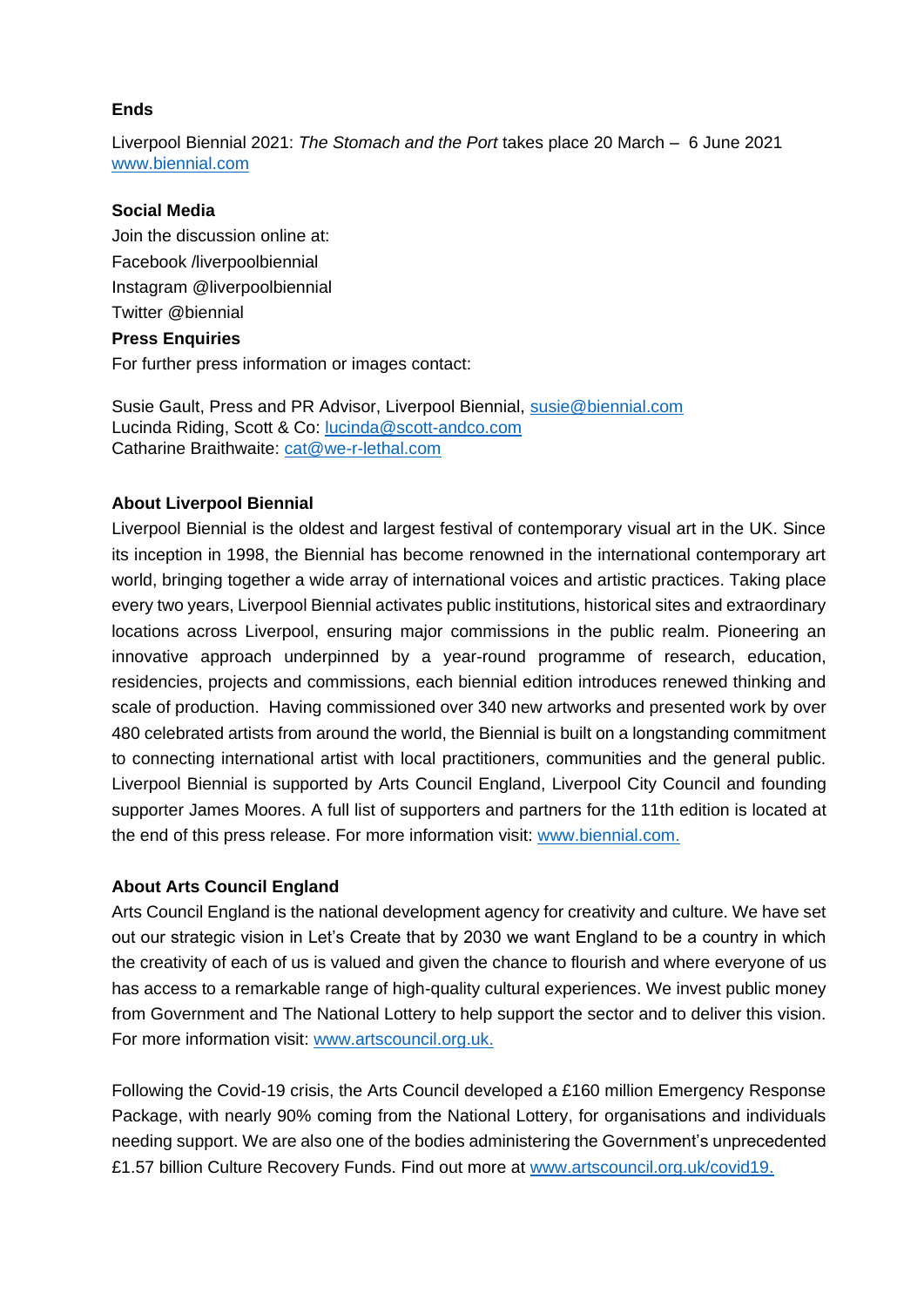#### **About Liverpool City Council**

Liverpool City Council is one of the largest local authorities in the UK serving a population of 491,500. Culture Liverpool is the city council department which aims to maintain the city's reputation as a cultural and sporting destination, positioning Liverpool as the most exciting place in the UK in which to live, visit, work, study and invest. Through the production and delivery of events, and championing creativity via funded projects across Liverpool City Region, Culture Liverpool pushes boundaries and inspires audiences, ensuring everyone has access to arts and culture. For more information, visit [www.cultureliverpool.co.uk.](http://www.cultureliverpool.co.uk/)